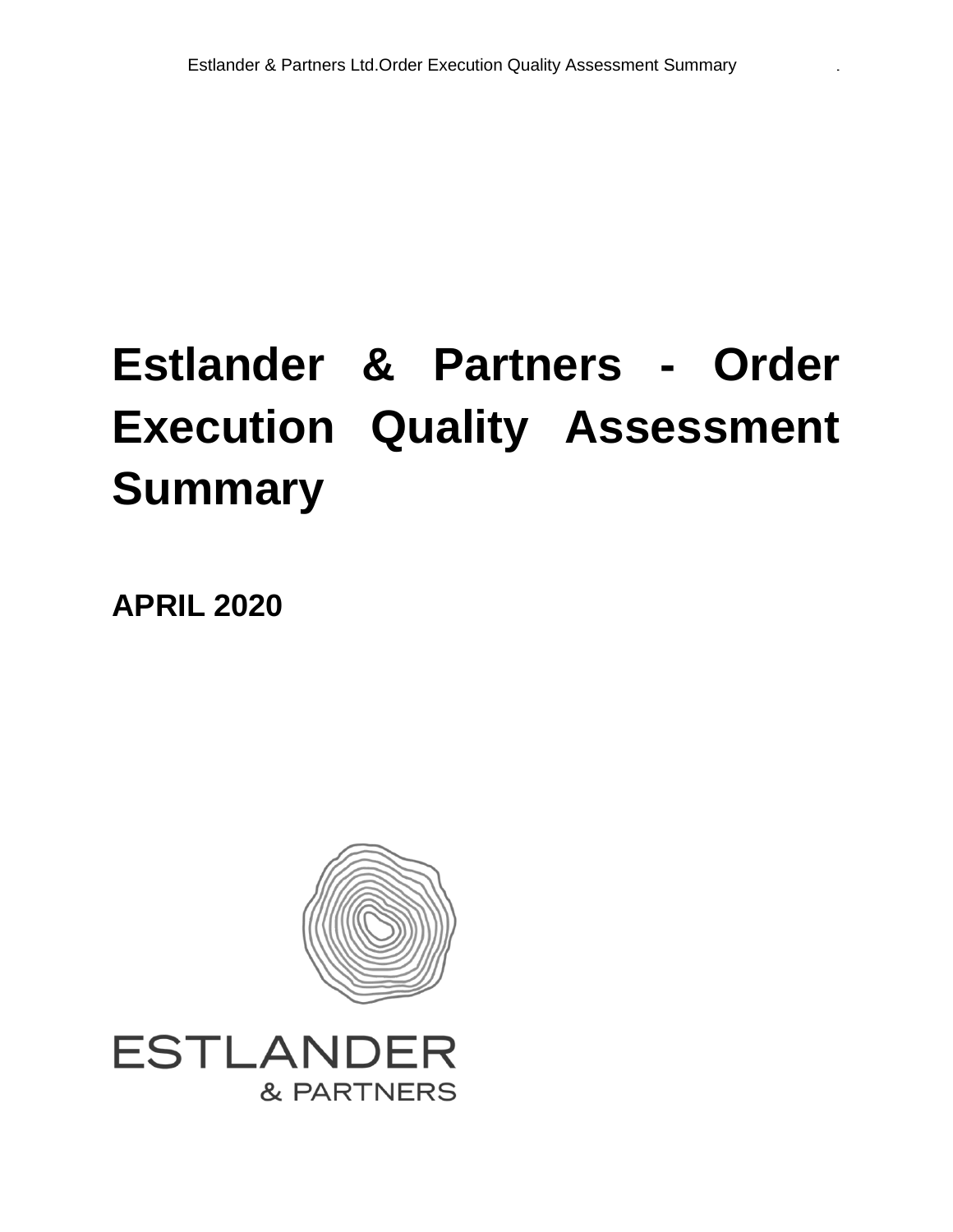© 2020 Estlander & Partners Ltd. These materials are the exclusive property of Estlander & Partners Ltd or its licensors and are protected by copyright and trade mark law. No copying, modification, distribution or other use of any of such materials and/or trademarks is permitted without the express written consent of Estlander & Partners Ltd and/or its respective licensors.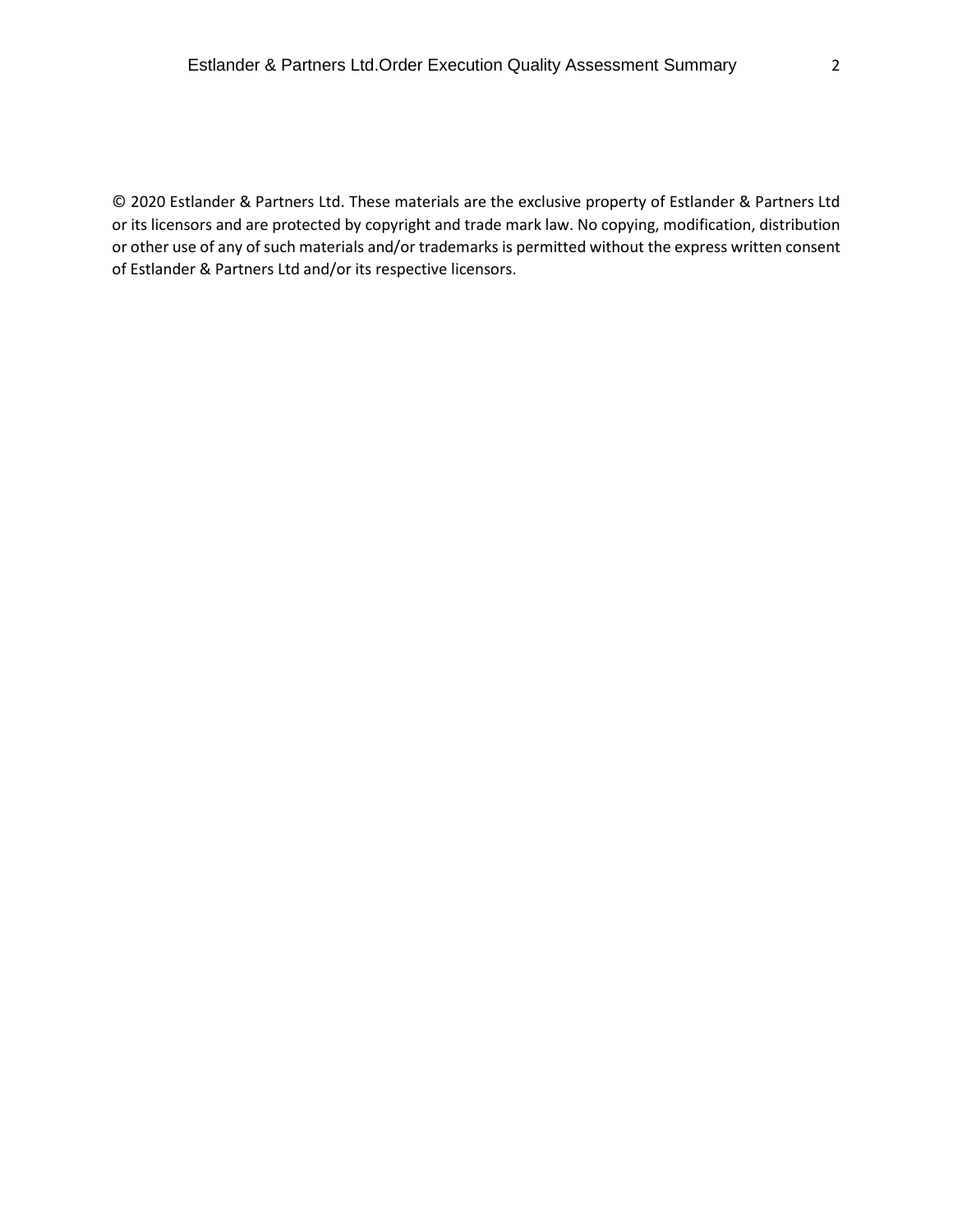## **1. Introduction**

This document sets out a summary of the assessment of the best execution requirements laid out in Estlander & Partners Ltd's ("EP") Order Execution Policy. The summary is prepared in accordance with the requirements in the EU Commission Delegated Regulation 2017/576, and shall be read together with EP's Order Execution Policy. The summary applies to all classes of financial instruments relevant for EP, unless otherwise stated.

This summary covers the year 2019.

## **2. Summary of assessment**

#### **An explanation of the relative importance the firm gave to the execution factors**

According to EP's Order Execution Policy, mainly the following factors are considered when executing orders:

- costs, including EP's own commissions and the costs for executing the order
- operational risk
- price
- speed
- availability and efficiency of electronic order routing
- likelihood of execution and settlement
- size
- the nature of the trade and other considerations, and
- the client's specific instructions.

Costs and operational risk together have been given a high importance in obtaining best execution, and other execution factors has been assessed as a whole using EP's commercial judgement. This is in line with EP's Order Execution Policy.

#### **A description of any close links, conflicts of interests, and common ownerships with respect to any execution venues used to execute orders**

EP has had no close links, conflicts of interests, and common ownerships with respect to any execution venues used.

#### **A description of any specific arrangements with any execution venues regarding payments made or received, discounts, rebates or non-monetary benefits received**

EP has had no such arrangements.

#### **An explanation of the factors that led to a change in the list of execution venues listed in the firm's execution policy, if such a change occurred**